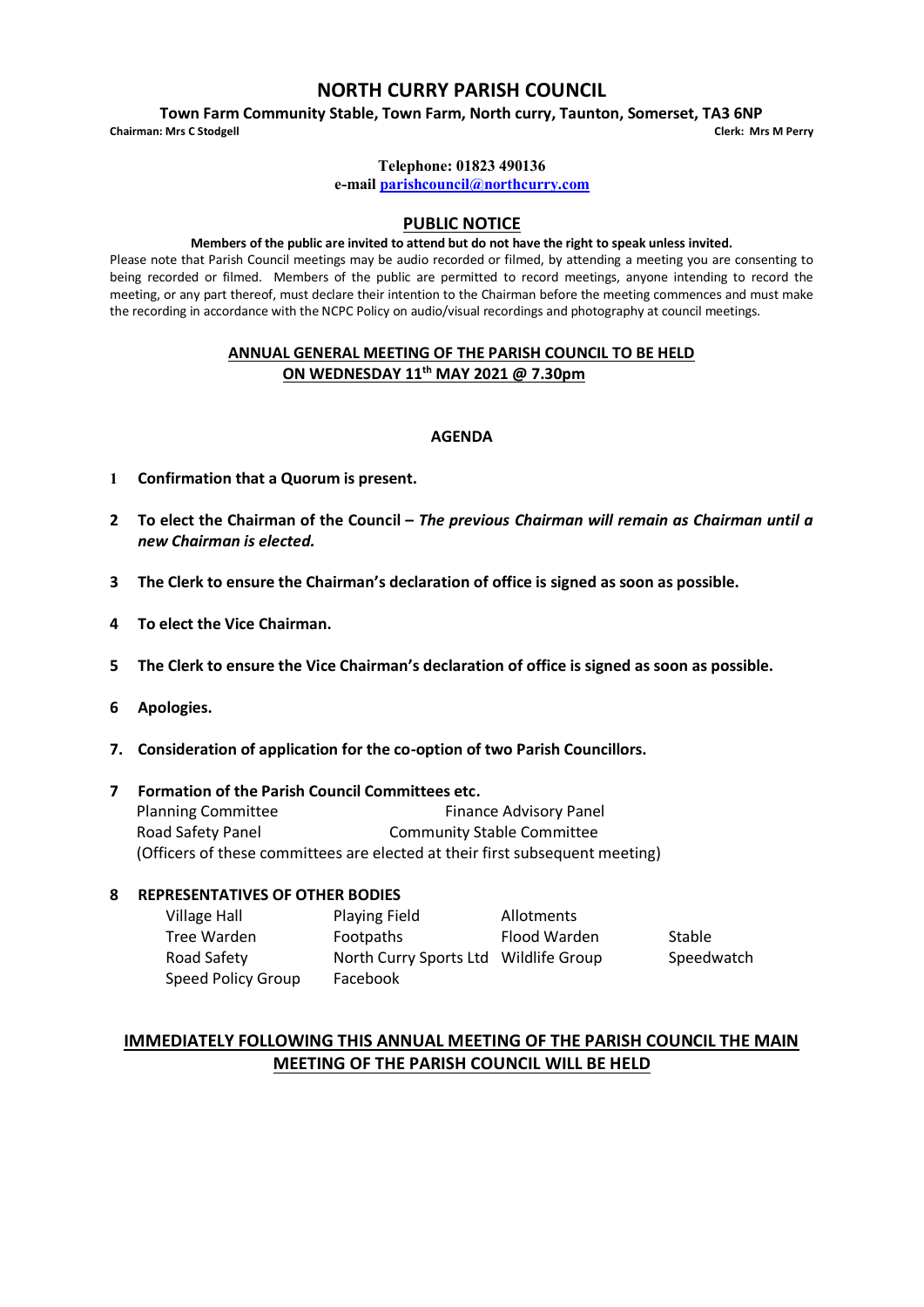### **NORTH CURRY PARISH COUNCIL AGENDA**

## **1. PRELIMINARIES**

**To receive and approve apologies for absence. Approve and sign minutes for the previous meeting dated: 13th April 2022. Declarations of interest:** (Members to declare any interests, including Disclosable Pecuniary interests they have in agenda items that accord with the requirements of the Parish Council's Code of Conduct):

- **2. Matters Arising: Policing Matters Flooding Matters Trees Church Road Update on Annual Parish Council meeting Update on SID Update on Oxen Lane Bus Shelter Update on tractor activity throughout the village County Cllr. Report –** weekly updates being forwarded by email
- **3. Planning Applications for comment by North Curry Parish Council. 24/21/0014** Erection of 1 No dwelling and garage on land north of the Warren, now known as The Wilderness, Stoke Road, North Curry (amended scheme to 24/18/0036).
- **4. To discuss Footpaths updates and any queries, consider purchase of seat for Loscombe Meadows footpath –** (Cllr. P Stone, Public path Liaison Officer)
- **5. Allotments.**
	- 1) To discuss clearing/tidying of Greenway Allotments
	- 2) To discuss Loscombe Meadows Allotment dip tanks.
- **6. To discuss and agree village grass cutting tender.**
- **7. Electric Vehicle Charger update.**
- **8. Finance:**

### **Payment List:**

| <b>Cheque</b> |        |            |
|---------------|--------|------------|
| No.           | Total  | <b>VAT</b> |
| <b>BACS</b>   | 647.28 | 0.00       |
| DD            | 20.00  | 0.00       |
| SO.           | 115.25 | 0.00       |
| DD            | 3.00   | 0.60       |
| <b>BACS</b>   | 15.39  | 3.08       |
| <b>BACS</b>   | 15.99  | 0.00       |
| <b>BACS</b>   | 28.44  | 0.00       |
|               |        |            |

- a) To approve Town Farm Stable Budget
- b) To approve the final end of year accounts for the period ended  $31^{st}$  March 2022
- c) To approve and sign the Annual governance statement 2021/22 in section 1 of the Annual Return for the year to 31<sup>st</sup> March 2022.
- d) To approve the accounting statements 2021/22 in section 2 of the Annual Return for the year to 31st March 2022
- e) Annual Audit
- f) Monthly Account
- g) Payment list
- h) Finance Panel meeting
- i) To reaffirm the revised Financial Regulations